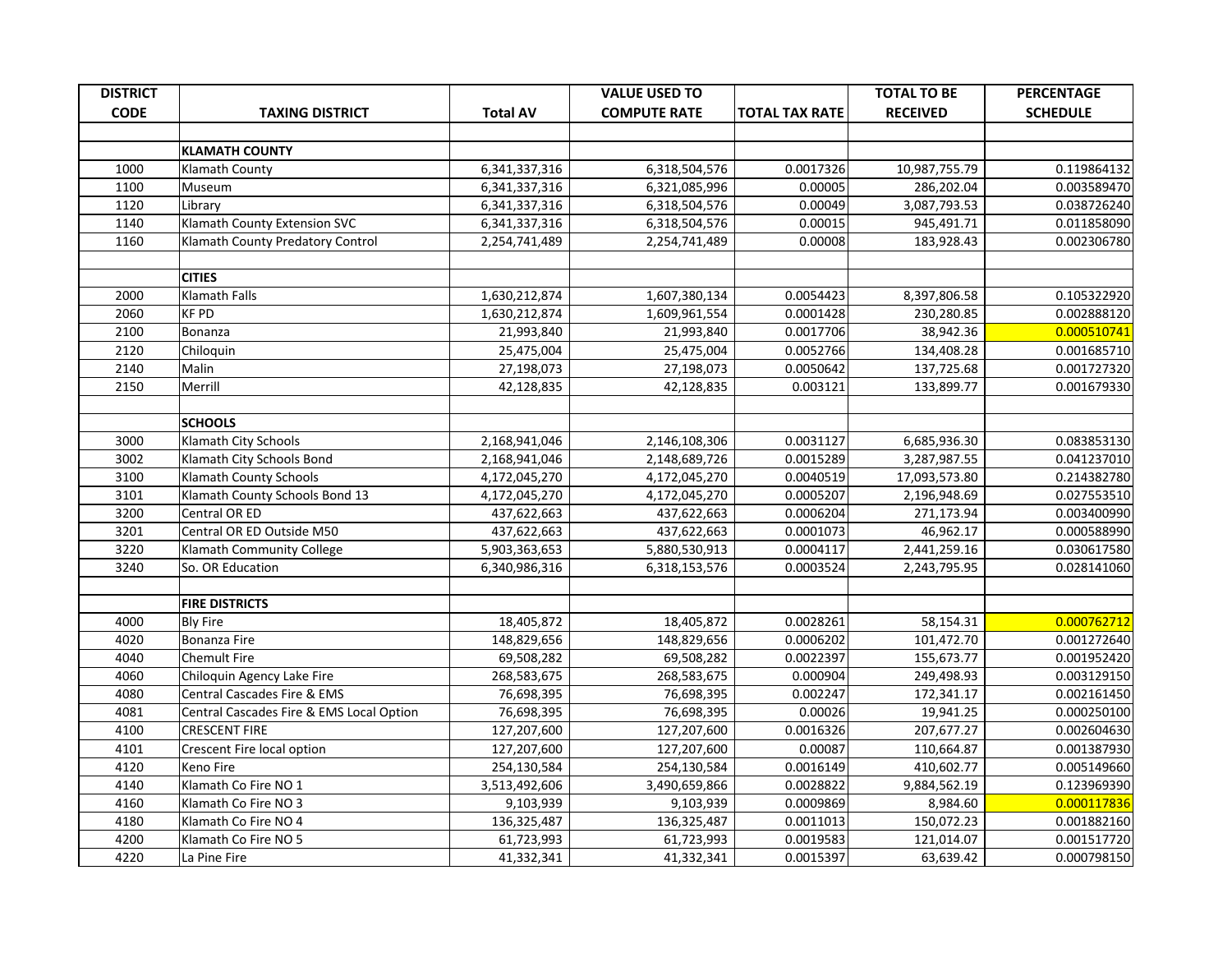| <b>DISTRICT</b> |                                  |                 | <b>VALUE USED TO</b> |                       | <b>TOTAL TO BE</b> | <b>PERCENTAGE</b> |
|-----------------|----------------------------------|-----------------|----------------------|-----------------------|--------------------|-------------------|
| <b>CODE</b>     | <b>TAXING DISTRICT</b>           | <b>Total AV</b> | <b>COMPUTE RATE</b>  | <b>TOTAL TAX RATE</b> | <b>RECEIVED</b>    | <b>SCHEDULE</b>   |
| 4221            | Lapine Fire Operation Levy       | 41,332,341      | 41,332,341           | 0.00064               | 26,452.80          | 0.000331760       |
| 4222            | La Pine Fire Capital Project     | 41,332,341      | 41,332,341           | 0.00023               | 9,506.56           | 0.000119230       |
| 4240            | Malin Fire                       | 210,284,623     | 210,284,623          | 0.0003948             | 86,091.60          | 0.001129119       |
| 4260            | <b>Merrill Fire</b>              | 126,226,602     | 126,226,602          | 0.0003948             | 51,970.80          | 0.000651800       |
| 4261            | MERRILL FIRE GENERAL OPERATIONS  | 126,226,602     | 126,226,602          | 0.0005                | 65,819.02          | 0.000825480       |
| 4280            | Oregon Outback Fire              | 46,052,243      | 46,052,243           | 0.00125               | 57,565.80          | 0.000754994       |
| 4300            | Rocky Point EMS                  | 46,671,274      | 46,671,274           | 0.0011866             | 55,379.80          | 0.000726324       |
|                 |                                  |                 |                      |                       |                    |                   |
|                 | <b>CEMETERY DISTRICTS</b>        |                 |                      |                       |                    |                   |
| 5000            | <b>Bonanza Cemetery</b>          | 372,309,905     | 372,309,905          | 0.0000968             | 37,842.66          | 0.000496318       |
| 5020            | <b>Malin Cemetery</b>            | 218,901,469     | 218,901,469          | 0.0001                | 22,668.23          | 0.000297301       |
| 5040            | <b>Merrill Cemetery</b>          | 119,459,929     | 119,459,929          | 0.00011               | 13,735.97          | 0.000180152       |
| 5060            | Mt. Laki Cemetery                | 265,804,980     | 265,804,980          | 0.0001041             | 27,675.30          | 0.000362970       |
|                 |                                  |                 |                      |                       |                    |                   |
|                 | <b>PARK DISTRICTS</b>            |                 |                      |                       |                    |                   |
| 5080            | Bonanza Park                     | 371,683,011     | 371,683,011          | 0.0001769             | 69,046.55          | 0.000905567       |
| 5100            | Malin Park                       | 218,901,469     | 218,901,469          | 0.0012834             | 290,921.82         | 0.003648660       |
| 5120            | Merrill Park                     | 119,459,929     | 119,459,929          | 0.0008202             | 102,419.99         | 0.001284520       |
| 5140            | Poe Valley Park                  | 25, 151, 253    | 25,151,253           | 0.0002544             | 6,423.86           | 0.008425096       |
| 5160            | <b>Wiard Park</b>                | 1,135,280,979   | 1,135,280,979        | 0.0002161             | 245,361.44         | 0.003077250       |
|                 |                                  |                 |                      |                       |                    |                   |
|                 | <b>ROAD DISTRICTS</b>            |                 |                      |                       |                    |                   |
| 6000            | Antelope Meadows Road            | 17,617,349      | 17,617,349           | 0.0015571             | 27,431.84          | 0.000359777       |
| 6010            | Cedar Trails Road                | 15,401,964      | 15,401,964           | 0.0011206             | 17,259.50          | 0.000226364       |
| 6020            | Goldfinch Road                   | 3,581,637       | 3,581,637            | 0.0027952             | 10,010.90          | 0.000131296       |
| 6030            | Green Knoll                      | 6,949,890       | 6,949,890            | 0.00025               | 1,737.51           | 0.002278799       |
| 6040            | Jackpine Village Road            | 11,918,435      | 11,918,435           | 0.0015                | 17,875.46          | 0.000234442       |
| 6050            | Keno Pines Road                  | 13,158,467      | 13,158,467           | 0.0020114             | 26,697.34          | 0.000350144       |
| 6060            | Klamath River Acres Road         | 41,172,042      | 41,172,042           | 0.0015621             | 64,314.76          | 0.000843508       |
| 6070            | Klamath Forest Estates RD #2     | 12,899,313      | 12,899,313           | 0.002782              | 35,885.56          | 0.000470650       |
| 6080            | Klamath Forest Estates RD #1     | 9,514,060       | 9,514,060            | 0.0028                | 26,638.22          | 0.000349369       |
| 6110            | Pine Grove Road                  | 18,426,031      | 18,426,031           | 0.0013185             | 24,293.85          | 0.000318622       |
| 6120            | Rainbow Park Road                | 9,090,213       | 9,090,213            | 0.0016658             | 15,142.20          | 0.000198595       |
| 6130            | River Pines Estates Road         | 24,983,247      | 24,983,247           | 0.0014276             | 35,665.81          | 0.000467768       |
| 6150            | Sun Forest Estates               | 17,011,330      | 17,011,330           | 0.001128              | 19,187.79          | 0.000251654       |
| 6160            | Two Rivers North                 | 24,934,987      | 24,934,987           | 0.0009922             | 24,738.63          | 0.000324455       |
| 6161            | Two Rivers North Capital Project | 24,934,987      | 24,934,987           | 0.0003208             | 7,999.21           | 0.000104912       |
| 6162            | Two Rivers North Levy            | 24,934,987      | 24,934,987           | 0.0007018             | 17,494.70          | 0.000229449       |
| 6170            | Valley Acres Road                | 3,341,594       | 3,341,594            | 0.0017158             | 5,733.52           | 0.007519693       |
| 6180            | Woodland Park                    | 12,122,688      | 12,122,688           | 0.0010654             | 12,915.41          | 0.000169390       |
|                 |                                  |                 |                      |                       |                    |                   |